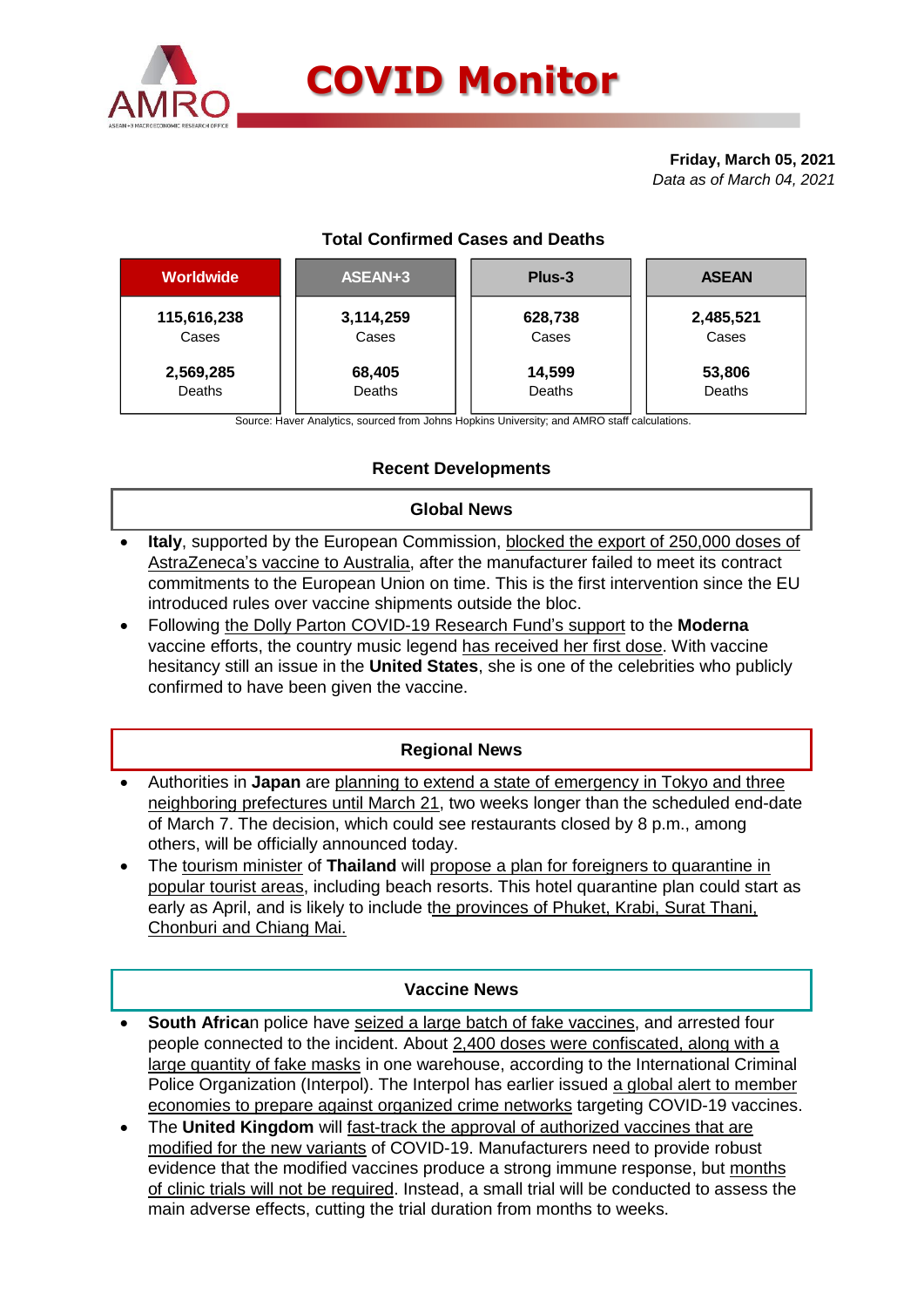| <b>Economy</b>        | <b>Total Cases</b><br>(000) | Cases per 1M<br><b>Population</b> | New Cases <sup>1</sup> | New Cases<br>since 2020 <sup>2</sup> | <b>New Cases</b><br>per 1M Pop. <sup>1</sup> | <b>ANew</b><br>$\overline{\text{Cases}}^1$ | Δ% New<br>$\text{Case}$ <sup>1</sup> | <b>Total</b><br><b>Deaths</b> | <b>New</b><br>Deaths <sup>1</sup> | <b>Fatality</b><br>Rate (%) |
|-----------------------|-----------------------------|-----------------------------------|------------------------|--------------------------------------|----------------------------------------------|--------------------------------------------|--------------------------------------|-------------------------------|-----------------------------------|-----------------------------|
| Global                | 115,616                     |                                   | 377,389                |                                      |                                              | $-3,292$                                   | 0.3                                  | 2,569,285                     | 8,861                             | 2.2                         |
| ASEAN+3               | 3,114                       |                                   | 12,544                 |                                      |                                              | $-2,574$                                   | 0.4                                  | 68,405                        | 297                               | 2.2                         |
| Plus-3                | 629                         |                                   | 1,457                  |                                      |                                              | $-23$                                      | 0.2                                  | 14,599                        | 63                                | 2.3                         |
| <b>ASEAN</b>          | 2,486                       |                                   | 11,087                 |                                      |                                              | $-2,552$                                   | 0.5                                  | 53,806                        | 234                               | 2.2                         |
|                       |                             |                                   |                        |                                      |                                              |                                            |                                      |                               |                                   |                             |
| China                 | 90                          | 64                                | 11                     |                                      | $\mathbf{0}$                                 | 2                                          | 0.0                                  | 4,636                         | $\Omega$                          | 5.2                         |
| Hong Kong, China      | 11                          | 1,448                             | 18                     |                                      | $\overline{2}$                               | 3                                          | 0.2                                  | 201                           | $\mathbf 0$                       | 1.8                         |
| Japan                 | 436                         | 3,468                             | 1,040                  |                                      | 8                                            | $-17$                                      | 0.2                                  | 8,135                         | 57                                | 1.9                         |
| Korea                 | 92                          | 1,760                             | 388                    |                                      | $\overline{7}$                               | $-11$                                      | 0.4                                  | 1,627                         | 6                                 | 1.8                         |
|                       |                             |                                   |                        |                                      |                                              |                                            |                                      |                               |                                   |                             |
| Indonesia             | 1,361                       | 5,044                             | 6,638                  |                                      | 25                                           | $-2,212$                                   | 0.5                                  | 36,897                        | 197                               | 2.7                         |
| Malaysia              | 308                         | 9,270                             | 2,035                  |                                      | 61                                           | $-654$                                     | 0.7                                  | 1.153                         | 8                                 | 0.4                         |
| Philippines           | 585                         | 5,313                             | 2,284                  |                                      | 21                                           | 353                                        | 0.4                                  | 12,404                        | 29                                | 2.1                         |
| Singapore             | 60                          | 10,522                            | 14                     |                                      | $\overline{2}$                               | $\overline{4}$                             | 0.0                                  | 29                            | 0                                 | 0.0                         |
| Thailand              | 26                          | 385                               | 57                     |                                      |                                              | $-36$                                      | 0.2                                  | 85                            | 0                                 | 0.3                         |
|                       |                             |                                   |                        |                                      |                                              |                                            |                                      |                               |                                   |                             |
| Brunei Darussalam     | 0.19                        | 417                               | $\mathbf 0$            | $\Lambda$                            | 1                                            | $\Omega$                                   | 0.2                                  | 3                             | $\Omega$                          | 1.6                         |
| Cambodia              | 0.93                        | 56                                | 27                     |                                      | $\overline{2}$                               | -9                                         | 3.3                                  | $\mathbf 0$                   | 0                                 | 0.0                         |
| Lao PDR               | 0.05                        | 6                                 | $\mathbf 0$            |                                      | $\Omega$                                     | $\Omega$                                   | 0.0                                  | $\Omega$                      | $\Omega$                          | 0.0                         |
| Myanmar               | 142.00                      | 2,660                             | 23                     |                                      | $\overline{0}$                               | 4                                          | 0.0                                  | 3,200                         | 0                                 | 2.3                         |
| Vietnam               | 2.49                        | 26                                | 10                     |                                      | $\overline{0}$                               | $-1$                                       | 0.4                                  | 35                            | 0                                 | 1.4                         |
| Australia             | 29                          | 1,117                             | 9                      | $\Lambda$                            | $\mathbf{0}$                                 | 4                                          | 0.0                                  | 909                           | $\Omega$                          | 3.1                         |
| Brazil                | 10,794                      | 51,064                            | 57,610                 |                                      | 273                                          | 6,205                                      | 0.5                                  | 260,970                       | 1,353                             | 2.4                         |
| France                | 3,811                       | 58,630                            | 20,936                 |                                      | 322                                          | $-45$                                      | 0.6                                  | 87.372                        | 319                               | 2.3                         |
| Germany               | 2,484                       | 29,940                            | 8,177                  |                                      | 99                                           | 340                                        | 0.3                                  | 71.554                        | 316                               | 2.9                         |
| India                 | 11,174                      | 8,159                             | 15,753                 |                                      | 12                                           | 1,453                                      | 0.1                                  | 157.548                       | 103                               | 1.4                         |
| <b>United Kingdom</b> | 4,214                       | 62,654                            | 8,457                  |                                      | 126                                          | $-1,731$                                   | 0.2                                  | 124,259                       | 313                               | 2.9                         |
| <b>United States</b>  | 28,714                      | 86,736                            | 58,974                 |                                      | 178                                          | $-14,456$                                  | 1.2                                  | 518,017                       | 1,723                             | 1.8                         |
|                       |                             |                                   |                        |                                      |                                              |                                            |                                      |                               |                                   |                             |

#### **ASEAN+3 and Selected Economies: Confirmed COVID-19 Cases and Deaths**

Source: Haver Analytics, sourced from Johns Hopkins University; AMRO staff calculations.

1/ Values show the 7-day average. 2/ Since January 31, 2020.

#### **Vaccine Tracker**

#### **ASEAN+3 and Selected Economies: Total Vaccines Administered**



Source: Haver Analytics, sourced from Our World in Data; and AMRO staff calculations.

Note: Single vaccination doses only. This does not measure the number of people vaccinated, as two doses are usually required with available vaccines. Data is reported at irregular intervals; numbers show latest available.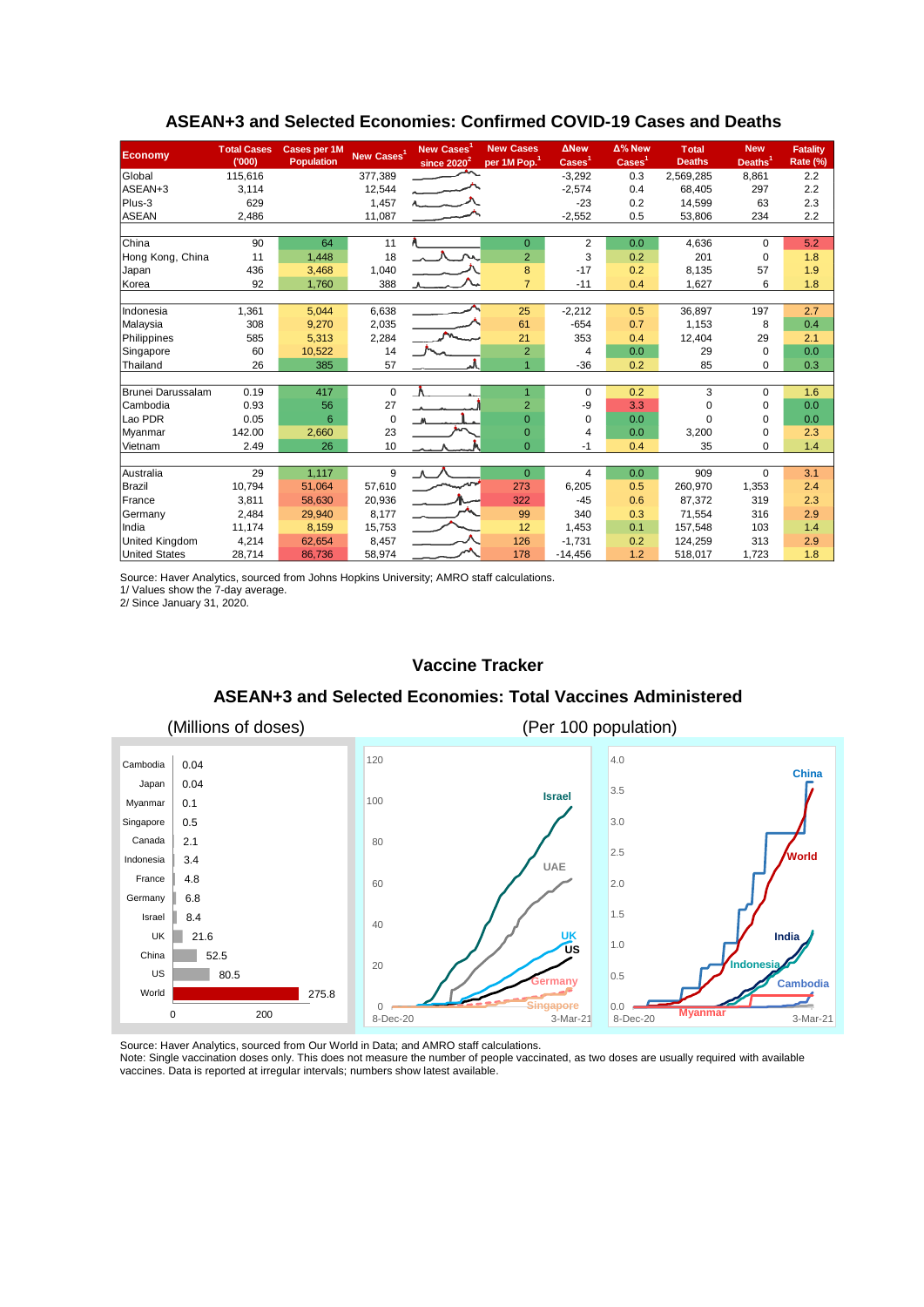

# **World: Confirmed Cases by Region**

Source: Haver Analytics, sourced from Johns Hopkins University; and AMRO staff calculations.



Source: Haver Analytics, sourced from Johns Hopkins University; and AMRO staff calculations.